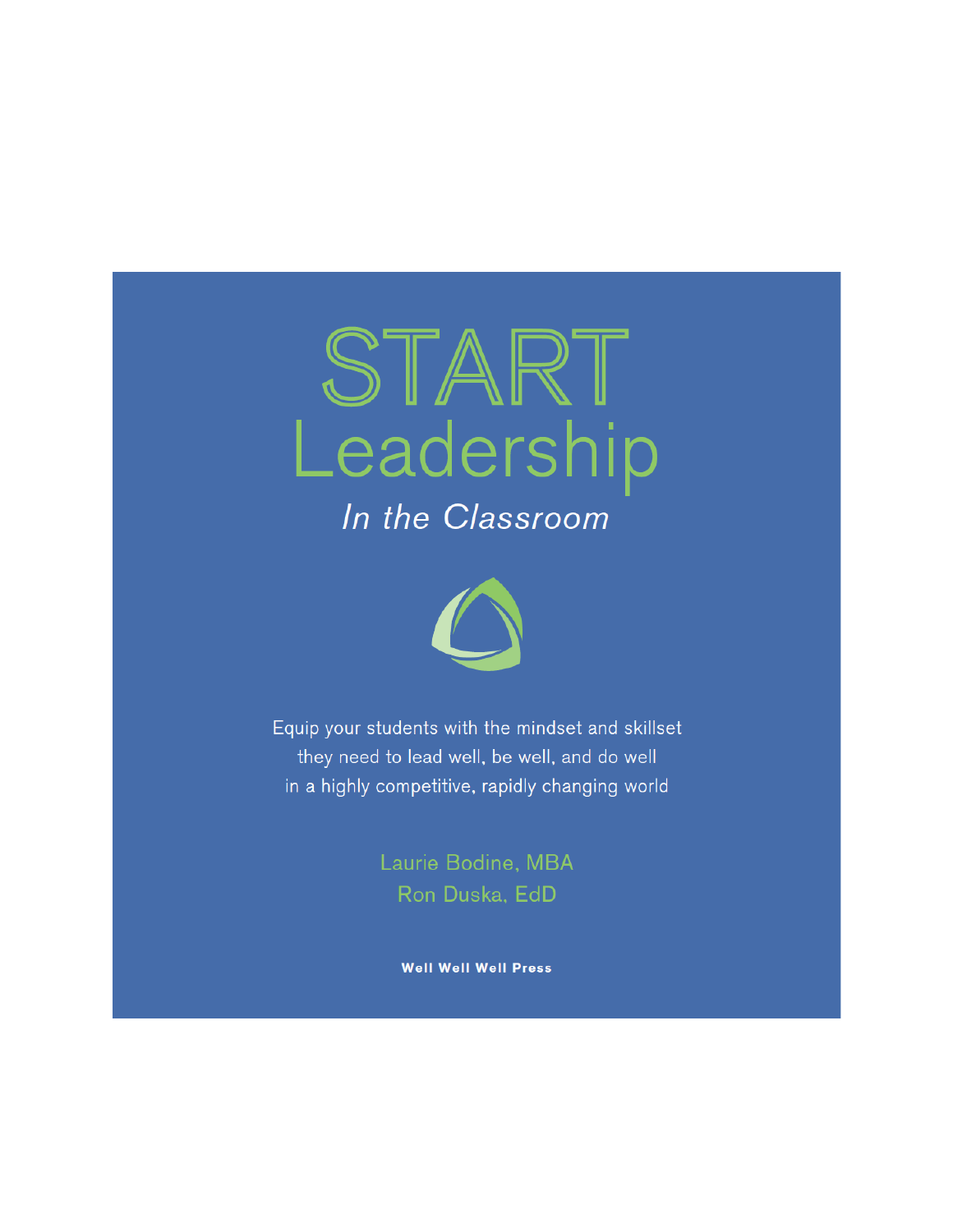# Preface

#### by Ron Duska, EdD, Lower School Head, The Haverford School

When students have the time, space, and guidance to tune into, develop, and align their innate Wiring and Interests with the Needs they discover in their family, classroom, and community, they experience the well-being necessary to do well.

In my twenty-five years as a teacher and administrator, I have witnessed a sharp rise in expectations related to student performance and achievement, with an increasingly narrow focus on academic success. With that, I have witnessed a steady decline in the connection students experience to themselves, to one another, and to the purpose of the work. This, as so many of us have seen, has come with a steady rise in stress, distress, and anxiety for students, and a steady rise in challenges for teachers.

In introducing the Leadership framework and tools described here in *START Leadership in the Classroom* to my school's faculty, students, and parents, we saw the impact START made on developing essential leadership skills in students while building social and emotional capacity and connection. In addition, START served to unite our parents, teachers, and students with a common leadership language, process, and practice, aligned by the shared vision of equipping students with the mindset and skill set they need to thrive and prosper in a highly competitive, rapidly changing world. As a result, we experienced a positive, productive, and measurable shift in the engagement and well-being of all the members of our school community– in the classroom, at school, and at home – that has endured.

We invite you to shift to a leadership mindset and approach in your classroom using the tools and processes we describe here and to experience the benefits for yourself, for your students, and for your broader school community.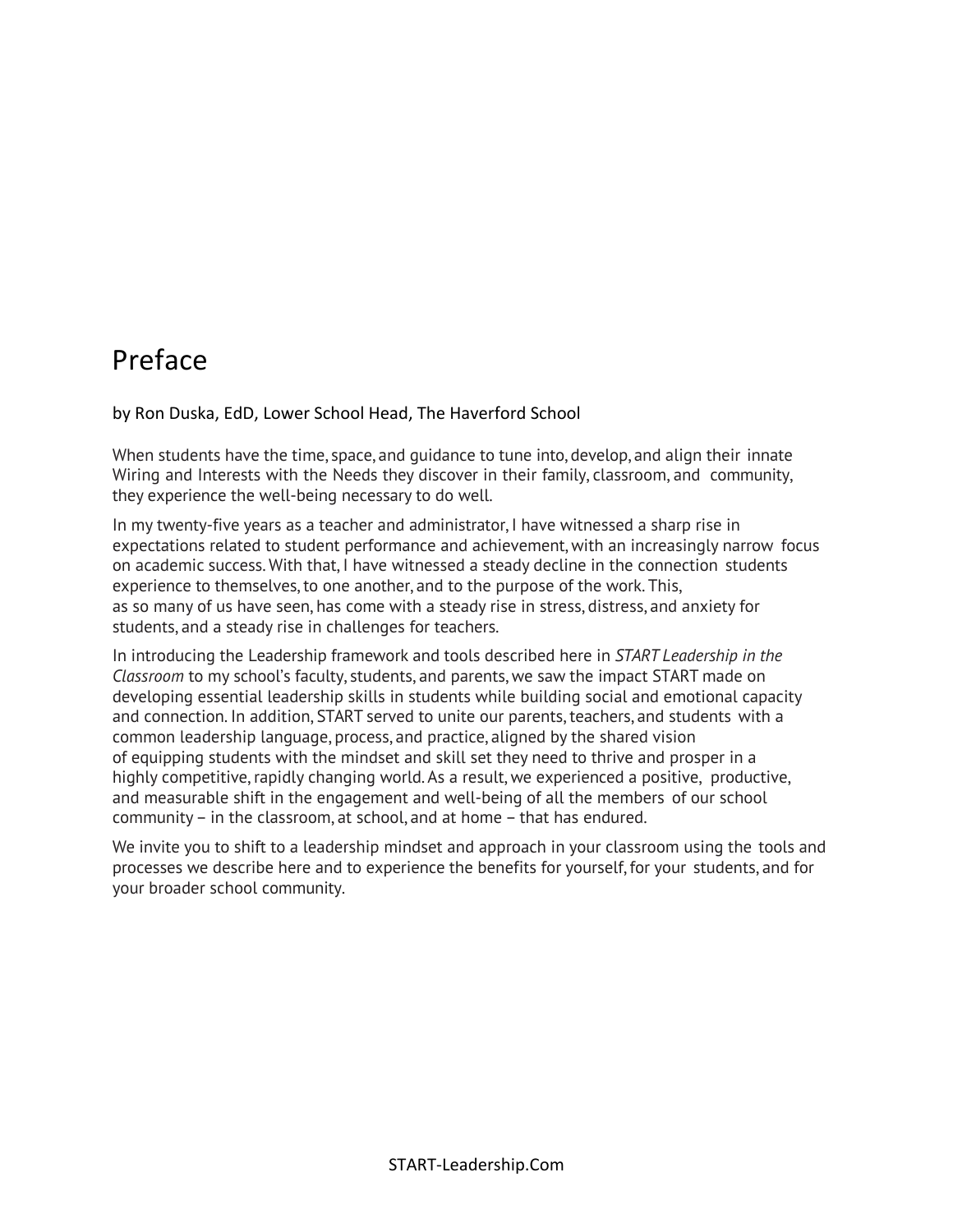# Chapter 1

# The Secrets of the 10%

#### **"Only 10% of students are prepared to truly succeed, and to be happy and healthy in college and in life. I know who, and I know why, and it's not what you think."**

For me, Laurie, getting a good seatmate on a long flight is like winning the lottery. On a business trip to Washington, DC to speak at an ethics conference, I won big. My seatmate turned out to be a professor from Duke University who was friendly, engaging, and clearly, quite brilliant.

How lucky! I had long harbored the vision of getting my son into an elite school like Duke.And now I had five hours to find out exactly how to do it.

My son was four at the time.

The conversation didn't go quite as I expected. I was looking for an insider's list of to-dos, things I could start early to give my son an edge in admissions. But the professor challenged what I believed — what a generation of parents seems to believe — about raising "successful" kids. That is, raising the kind of kids who can, for example, get into a school like Duke. Or Harvard. Or any of America's "Top Schools."

He told me that in his experience and in that of his colleagues at other selective colleges, only 10% of students are prepared to truly succeed, and to be happy and healthy in college and in life. And he knew their secrets.

#### **"I know who, and I know why, and it's not what you think."**

The professor explained:

"On the first day of freshman English, I give an assignment to write a paper — any format, any topic — and to turn it in at the next class so I can get a sense of each student's ability. Immediately, hands shoot up. 'How long should it be? What should the topic be? Should it be single-spaced or double-spaced? How will it be graded?'

I repeat the assignment and confirm that it won't be graded, that I just need to gauge their proficiency level so I can tailor the class to meet their needs. But they don't believe me; they've been conditioned not to. They line up at office hours, desperate for further direction, and when I don't give it to them, they pull out their cell phones and call their parents. He won't tell me what to do  $-$  will you talk to him for me?"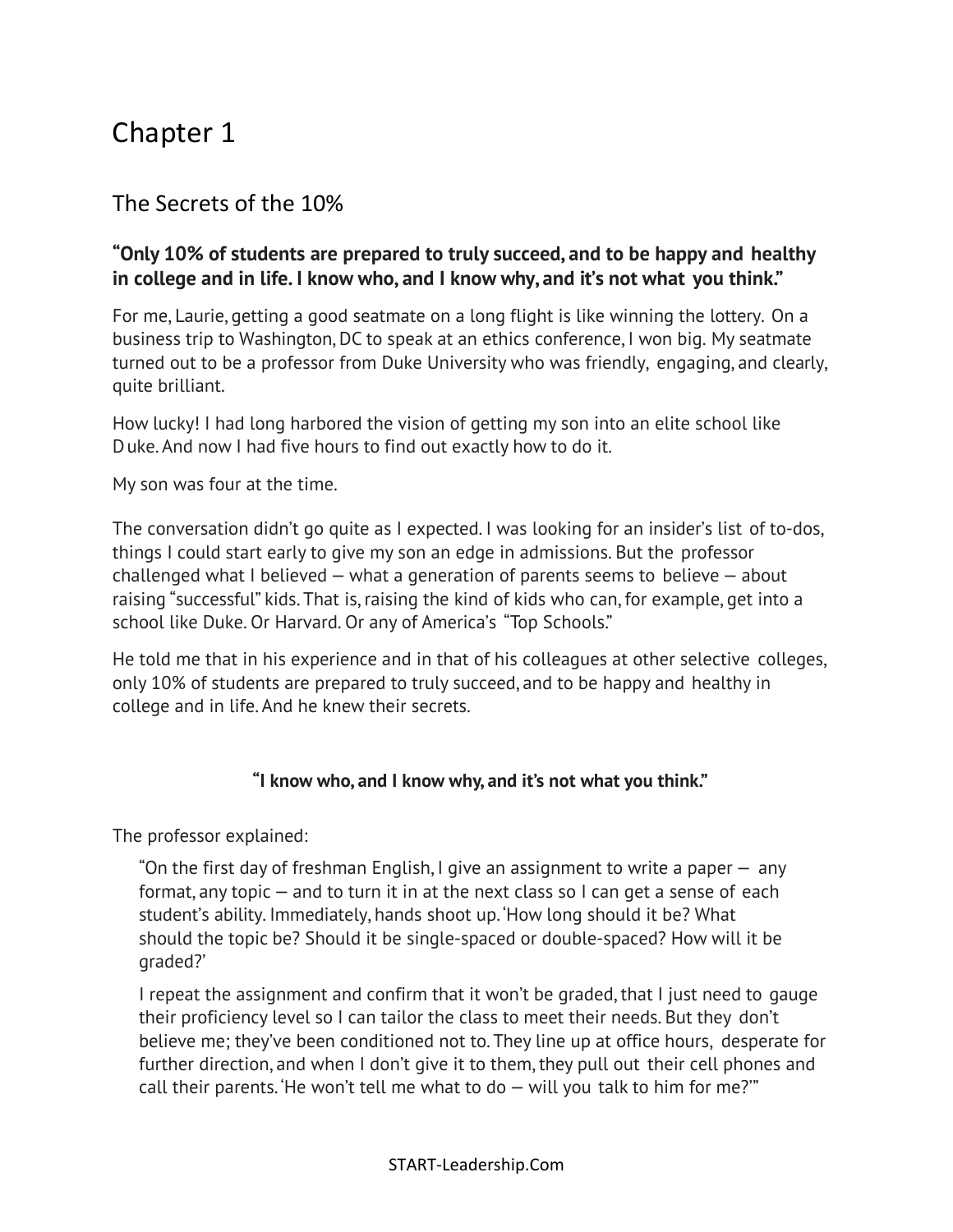The professor continued:

"Over my 20 years on the faculty, my colleagues and I around the country have witnessed a progressive decline in student preparedness, initiative, and selfdirection. These students are struggling — they're stressed, misguided, and unhappy. They have no idea how to take the lead in their own lives.

But there are always a few — about 10% — who tackle the assignment without further direction. They write their paper and turn it in. Their behavior across the board is strikingly different. That difference is not about grades or test scores or the density of their résumés. It's their approach to life and work – their confi e e, their initiative — their willingness to step up and step in. They aren't necessarily the most gifted intellectually, but I've come to discover that these 10% are the ones who have what it takes to succeed and to be happy and healthy — here at Duke, at work, and in life"

The conversation was as disquieting as it was promising. I was stunned. How could it be that 90% of kids on their way to college, in college, and on their way out of college are struggling in such significant ways? How did we get to a place where parents of fouryear-olds are planning how to get their kids into a good college, and where so many of us have come to think that this is normal — that we have no other choice?

I was determined to discover everything I could about the secrets of the 10% and how to put them to work.

Once home from the conference, I set to work.As a parent and an executive strategist, began to notice striking similarities between the leadership and management of exceptional businesses and those of exceptional families and classrooms — especially with respect to developing, empowering, and inspiring leaders who can make a positive, productive, and constructive impact.

In what would become a decade of research in the workplace, at universities, on thinktanks, in elementary, middle, and high schools, on playgrounds, and in families, I set out to confirm, use, and then share the secrets of exceptional organizations, families, classrooms, and workplaces — the secrets of the 10%. I've researched and confirmed how to use them effectively to equip our kids with the mindset and skills they need to navigate and flourish in the high pressure, high stakes culture in which they are growing up and will one day be working.

In the end, despite the widespread and accelerating changes in our increasingly competitive world, the news is good. What my colleagues and I have discovered in the research, including the evidence we're generating in our own field studies, points to an efficient and effective framework that can be used in every family and classroom, starting today.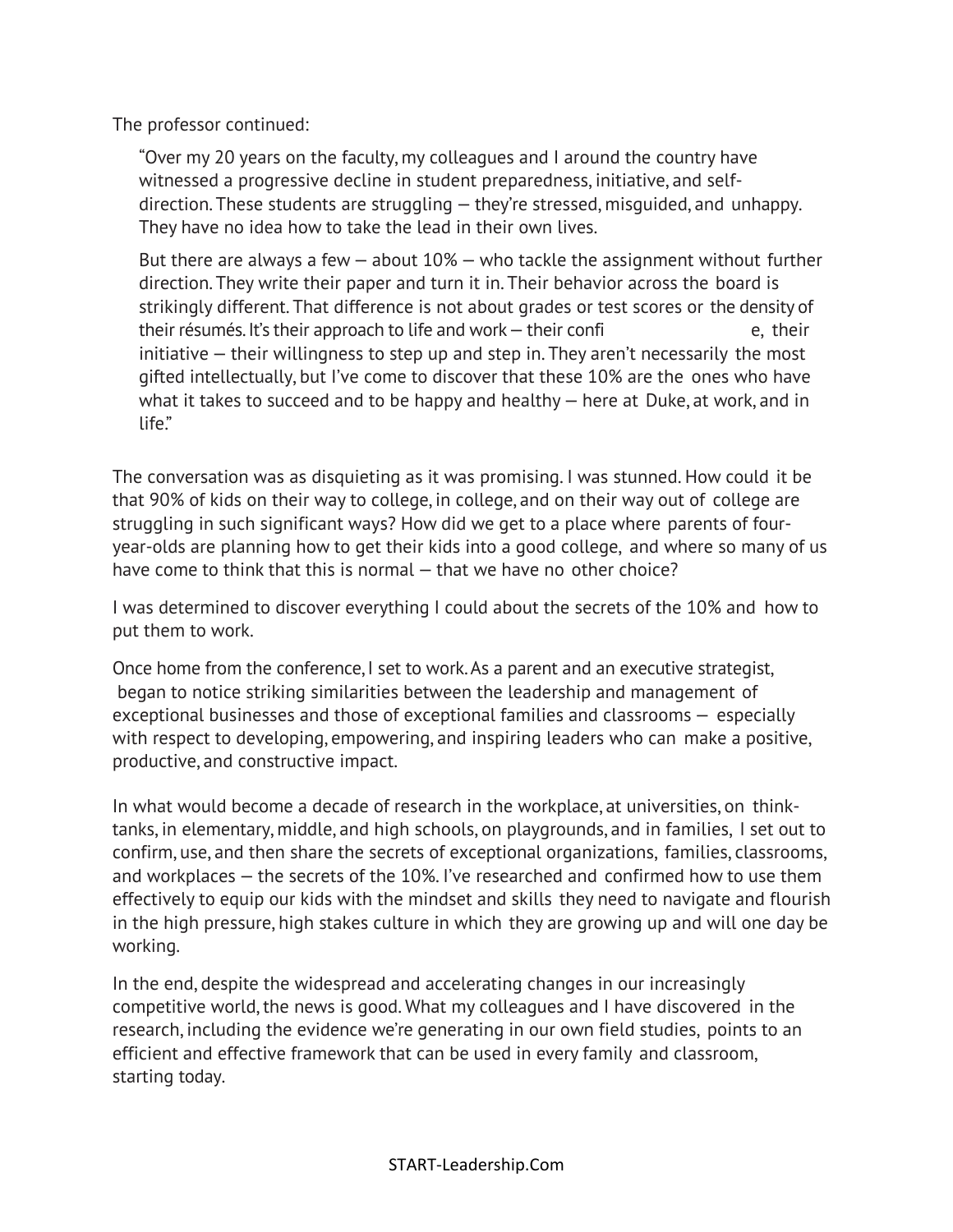We are not the first to observe, analyze, nor report the implications of our competitive culture on the well-being and performance of students. We are also not the first to offer solutions to address the issues prevalent in our college prep communities. A list of those who have pioneered research in this field is included in the bibliography.

What we present in START is a synthesis of the compelling research organized into five straightforward steps that you can use in your classroom. The START Leadership approach is founded on principles that link leadership, happiness, and success — each of which is essential to be well and do well in today's competitive culture. The relationship of these three elements is important — and it leads us to The Secrets of the 10%.

## **The Secrets of the 10%**

- 1. Happiness drives success (not the other way around) *When we are well, we can do well.*
- 2. Leadership drives happiness *When we develop mastery, autonomy and purpose, we thrive.*
- 3. START drives leadership

*When we practice leadership language and processes, we build essential knowhow for living life well.*

These secrets are embedded into the five steps of the START framework. Kids raised and educated with this leadership approach develop the emotional intelligence and intrinsic motivation that fosters initiative, meaningful connection, and engagement at home, at school, and ultimately at work and in life. They have opportunities to dis- cover,tune in to, develop, and align their innate Wiring and Interests with the Needs they discover in their family, school, community, and one day, at work, providing the sense of mastery, autonomy, and purpose that leads to well-being.

What's more, the START Leadership Process is enjoyable. Kids who experience this approach during childhood report greater satisfaction, joy, and hope, even in the midst of working hard and facing challenges. They learn to take the lead in their own lives, using what we call small "l" leadership, and to then take the lead in the pursuit of worthwhile goals, or what we call Big "L" Leadership. In so doing, they develop the attributes of effective leaders — *Responsibility, Resilience, and Resourcefulness* — that are essential for broad success.

The leadership approach outlined in this book provides a path to happier and healthier kids, giving them structure and space to grow into and live up to their full potential, even in crushingly competitive, college prep communities. It works for kids of all ages — from pre-K through college. And it's never too early or too late to begin.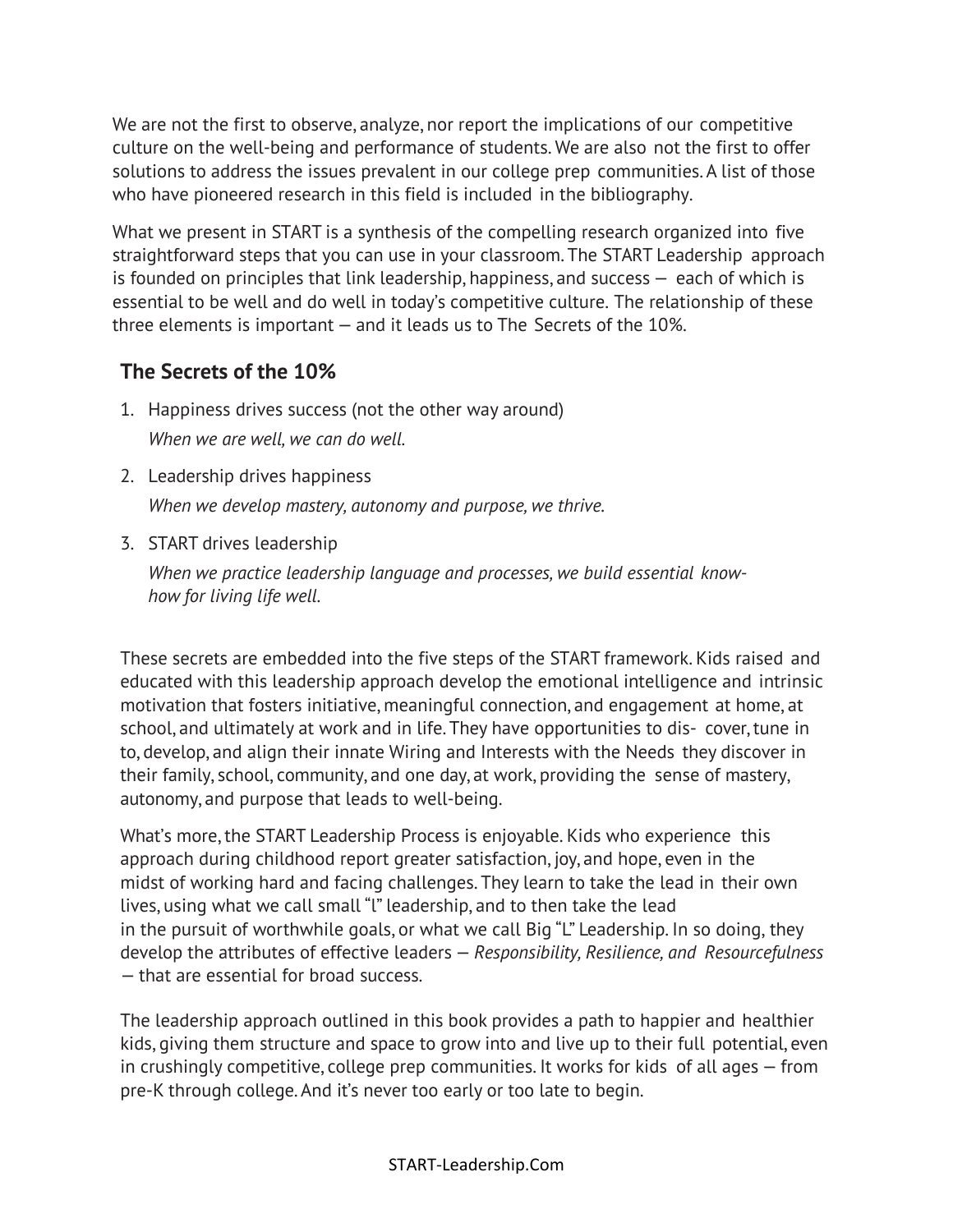**In Part One,** *The START Leadership Approach***,** you'll find a discussion of the cultural challenges we all face today,the case for leadership, and the definitions and processes that set the stage for implementation of the START solution.

**In Part Two,** *START Leadership in Action***,** you'll find the five-step action plan you can use starting today — to equip your students with the mindset and skills they need to thrive now and in a future that's changing too rapidly to predict – including the ten skills executives and educators state are essential in high school students entering college and college students entering the workplace.

## **The 10 Essential Skills of Leadership**

The skills fall into the categories of Responsible, Resilient, and Resourceful, the Three Rs of Leadership.

#### *Responsible: I know what to do and step up to do it.*

- 1. Self-Direction: They see the big picture. They set appropriate goals, and they take initiative and ownership to do the work necessary to achieve them.
- 2. Ethics: They choose right over wrong even when choosing right is harder and no one is watching.
- 3. Global Awareness: They understand the perspective of others who may have needs and views that are different from their own.

#### *Resilient: I know why I'm the one to do it, and so stay with it, even when it's hard.*

- 4. Grit: They recover from setbacks and they forge ahead. They are willing, eager, and able to take on worthwhile challenges even when it is hard.
- 5. EQ: Their social and emotional awareness and skills enable the productive management of themselves and their relationships.
- 6. Social Responsibility: They put their talents to work to make a difference in ways that are meaningful to their community and to them.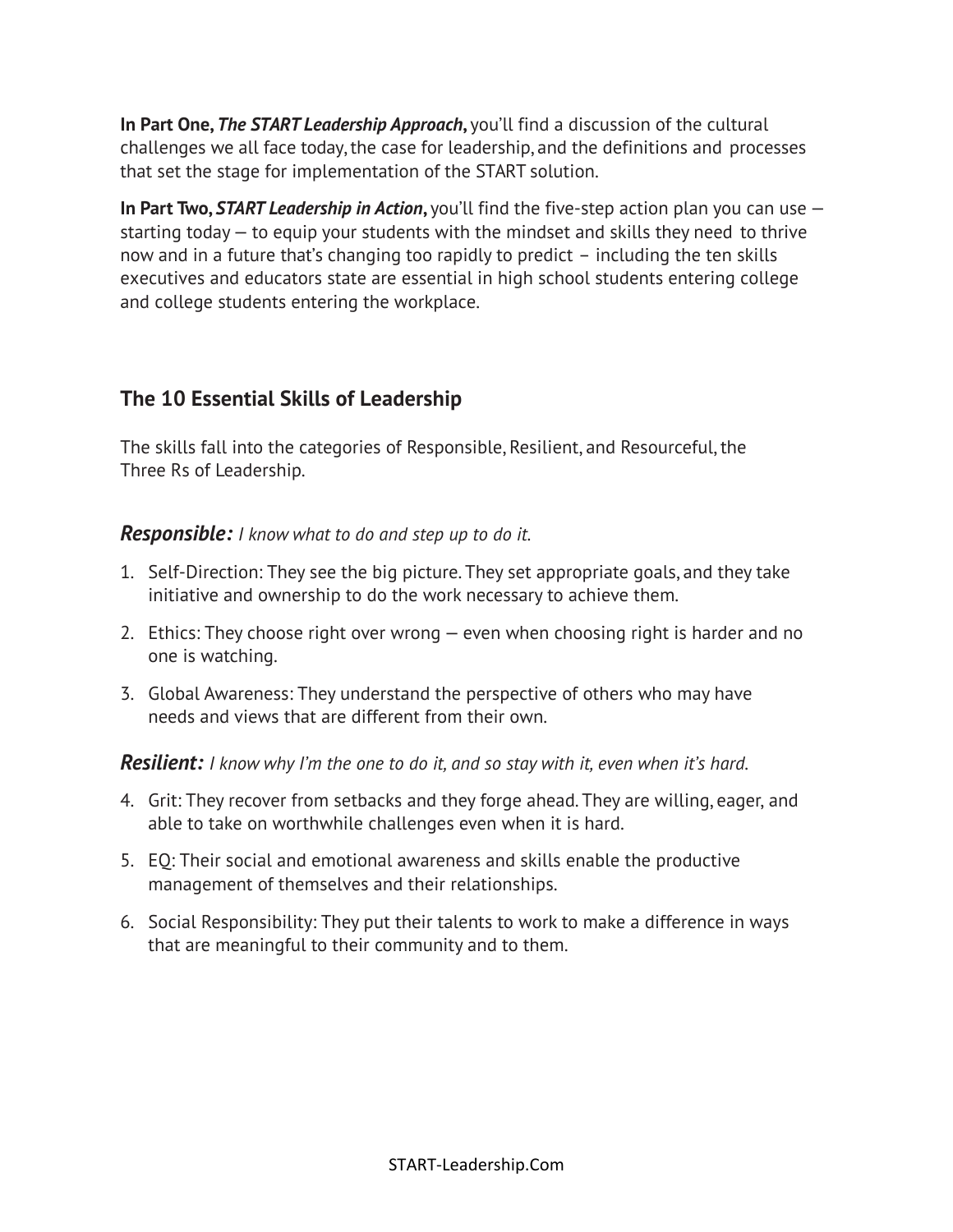#### *Resourceful: I know how to do it, and I know how to work with others to get it done.*

- 7. Critical Thinking: They have the knowledge, skill, and discipline to conceptualize, analyze, and synthesize information that leads to meaningful and productive decision making and outcomes.
- 8. Creativity: They have the knowledge, skill, and discipline to apply original ideas to generate meaningful value.
- 9 Communication: They persuasively give and actively receive essential information.
- 10. Collaboration: They work with and leverage a group's talents to realize shared goal.

Even at the youngest ages, our students benefit from experiencing the meaning and context of these skills and from putting them into practice.

Training opportunities can be woven into daily experiences. On assignments in the classroom, in clubs, extracurriculars, advisory, and counseling, links can be made to support the development of each of the essential leadership skills. Once established, the leadership language and processes developed through informal and formal training establish vocabulary that kids can use, build upon, and take with them as they move through school.

We're in the midst of a leadership crisis  $-$  a crisis that executives and educators rank as a top concern. More urgently, students are struggling — yet they have no platform or power to resolve this alone. We, as parents, teachers, community leaders, and professionals have the opportunity to step into the gap, to provide solutions, and to turn this situation around for our kids and for their future.

We can't wait for the culture to shift from the top, in our schools, colleges, businesses and communities. We can start in our own classrooms. We can encourage and foster our students' well-being while modeling, teaching, and reinforcing the leadership mindset and skills that will prepare them to navigate and thrive in the face of rising challenges.

By providing the tools and the opportunities for our students to take the lead in their own lives, we will equip them with exactly what they need to be well and do well in a highly competitive world. And in the process, we have the collective potential to shift the culture in our schools, communities, and businesses for good.

Let's START now.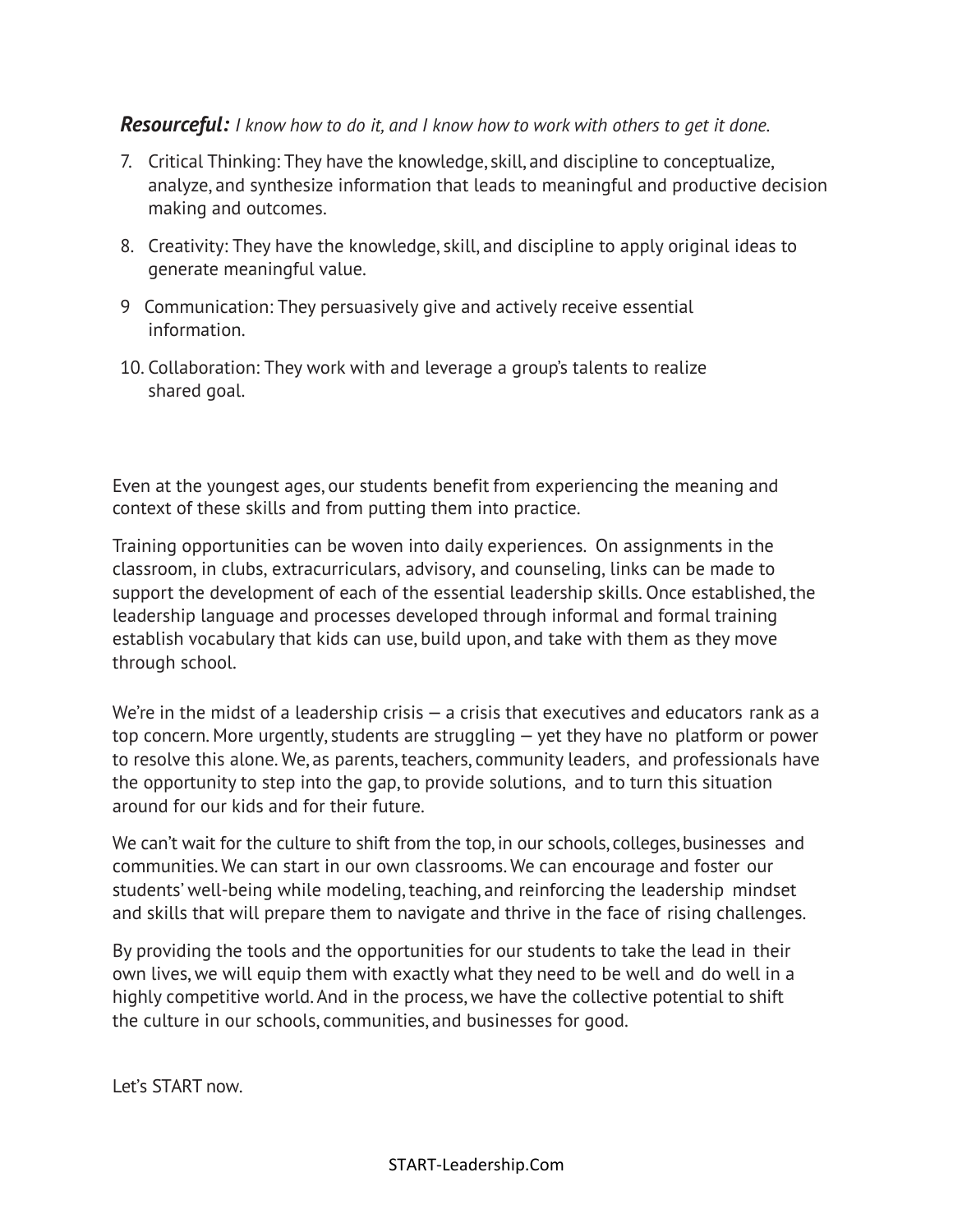# Bibliography

### **Research in Business**

*Emotional Intelligence* by Daniel Goleman *Gallup StrengthsFinder 2.0* by Tom Rath *Good to Great* by Jim Collins *The Happiness Advantage* by Shawn Achor *Scaling Up Excellence* by Bob Sutton and Huggy Rao *A Whole New Mind* by Daniel Pink

### **Research in Education and Child Development**

*The Blessing of a Skinned Knee* by Wendy Mogel *Creating Innovators* by Tony Wagner *Excellent Sheep* by William Deresiewicz *Doing School* by Denise Pope *Mind in the Making* by Ellen Galinsky *Mindset* by Carol Dwek *The Nine Intelligences* by Howard Gardner *The Price of Privilege* by Madeline Levine *The Path to Purpose* by William Damon

#### **Wiring Resource Links**

Gallup Organization: www.gallupstrengthscenter.com (small fee) Myers Briggs: www.myersbriggs.org/ (free options available) High5Test.com (free)